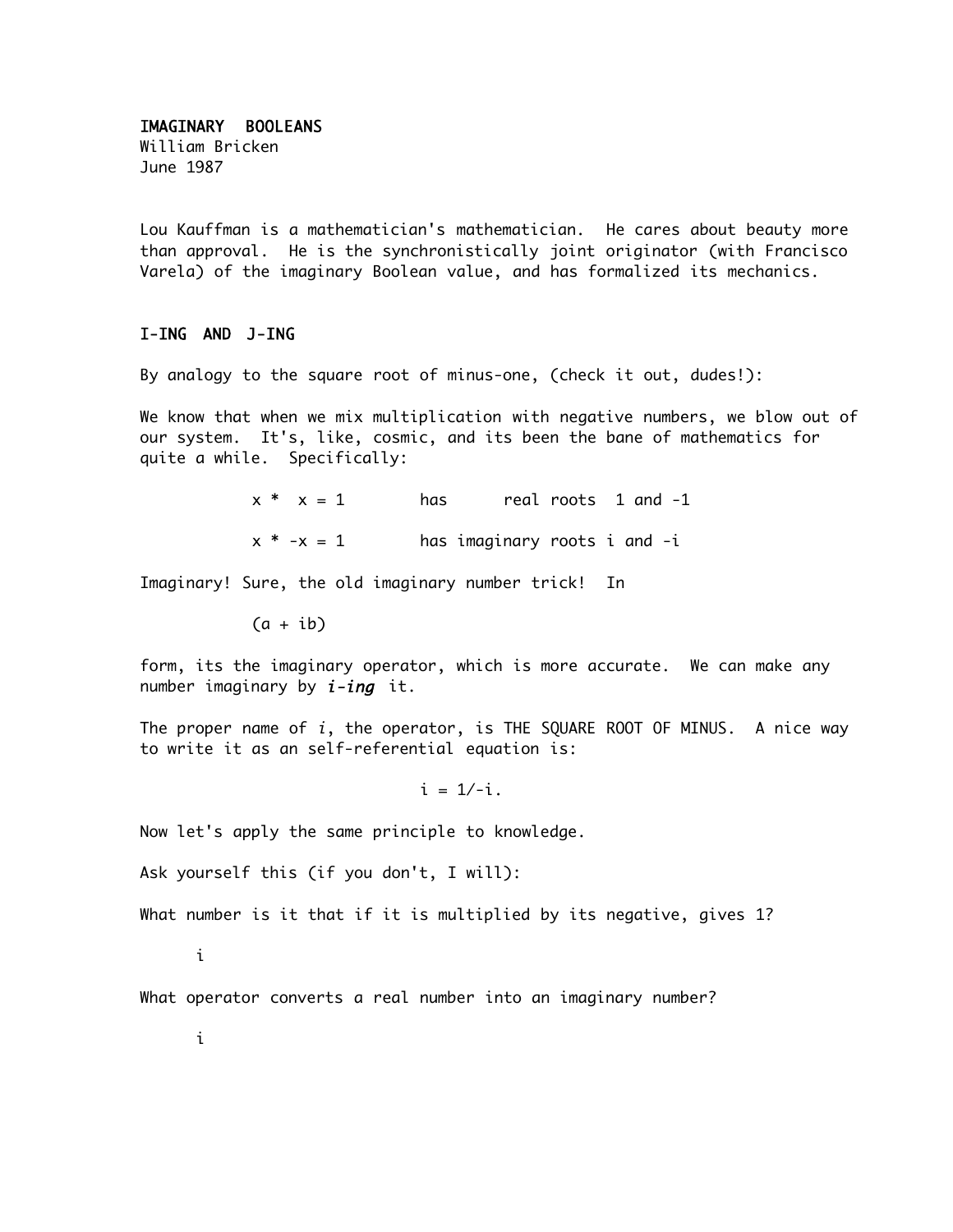What knowledge is it that when ANDed with its negation, gives TRUE?

j

What operator converts a real fact into an imaginary fact?

j

What knowledge is it that is *invariant under negation*?

j

Sure, the old/new imaginary knowledge trick! It's the imaginary operator again, this time addressing a domain of facts rather than numbers. We can make any fact imaginary by  $j$ -ing it.

It took about 200 years for folks to figure out just what an imaginary number is (well, its *imaginary* and it waves...). You can either spend 200 more years to figure out what an imaginary fact is, or you can believe this:

An imaginary fact, j, is a real fact that contradicts itself.

Lets say we KNOW "a", and lets say we also KNOW "not a". The composite fact is

 $(a 8 - a) = false$ 

We know this form is FALSE from Boolean axioms. Well, it's *false* from the "real" perspective, but we don't have to be real, due to our imagination operator. Let's say the form is true rather than false:

 $i$  (a &  $\neg a$ ) = true

or more simply:

 $a = -a$ 

Both at the same time. SUSPEND JUDGMENT about a. Be IMAGINATIVE. Admit the POSSIBILITY. Entertain DOUBT in addition to certainty.

An imaginary fact is a contradiction we choose to ignore, or rather, accept.

Thus, the basis of CONTRADICTION MAINTENANCE. We're talking CHANGE OF MIND, folks. Oscillation of knowledge. Female prerogative. Tolerance of AMBIGUITY. Hippy philosophy. The sound of one bit flipping.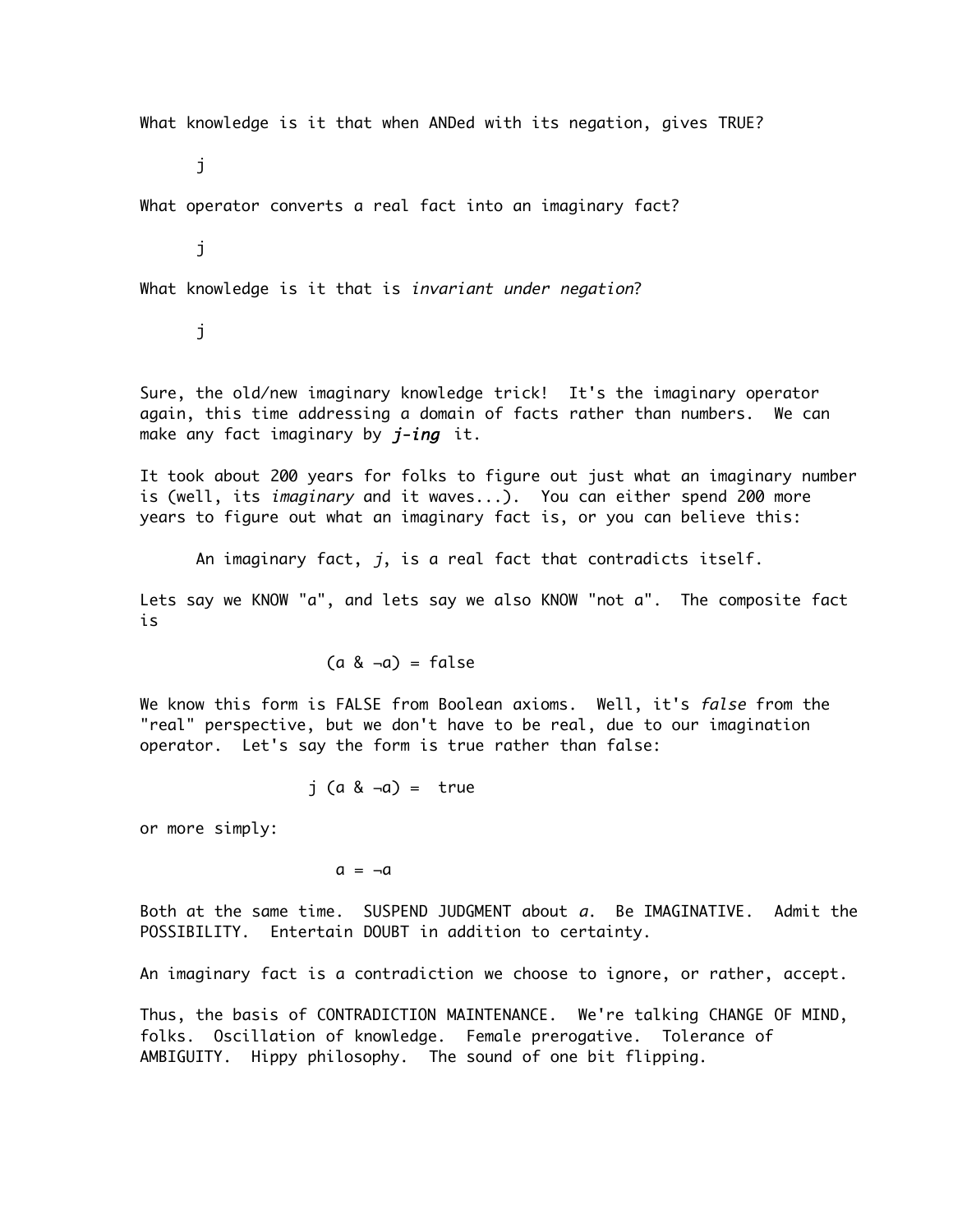The imaginary Boolean operator, j, is the SQUARE ROOT OF NEGATION.

The Losp Contradiction Maintenance System uses j to compute over contradictions in the database, without degrading logical structure or the validity of deductions. Yes, this is a brand new form of evidential reasoning that provides all the facilities of probabilistic techniques, without engaging in quantification and the messy problem of numerical composition.

An imaginary fact enters its own definition, rotated in truth, just like

$$
x = 1/-x
$$

describes a number that enters its own definition, rotated in negativity.

Technical note: the division operator is needed to keep the system defined in Unity, One-ness, to suppress counting. Whatever x is, its a type of unity. With this understanding, we can just say

$$
x = -x
$$

for imaginary numbers and

$$
a = \neg a
$$

for imaginary facts.

"The square root of negation is an imaginary operator that rotates from the domain of necessity to the domain of possibility."

-- Louis Kauffman

And the braid weaves on...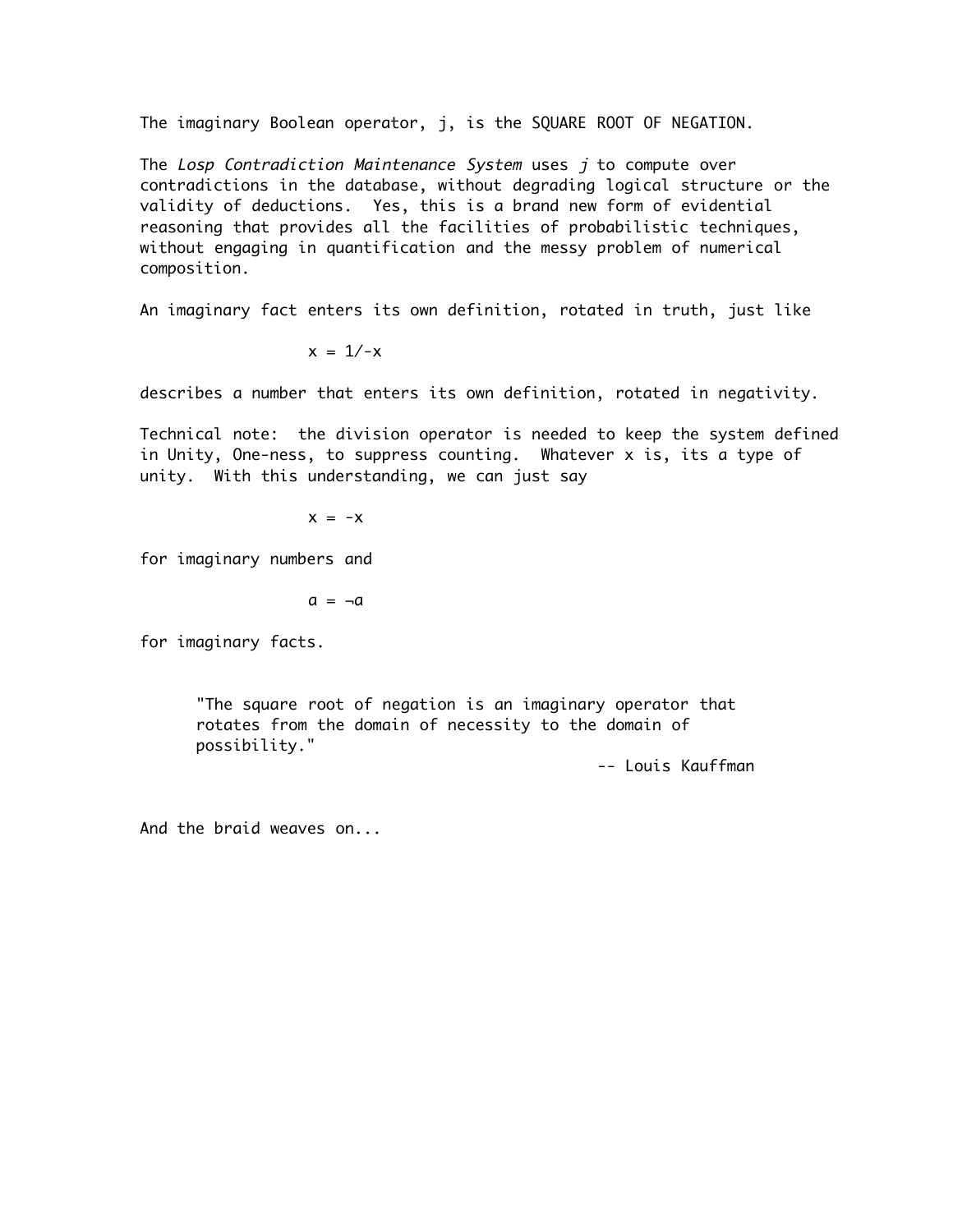## FOR THE HARDCORE

Philosophy, for the hardcore, is bullshit. Show me mathematics. Check it out, dudes:

Numerical and Logical imaginary operators

 $- =$   $+$  premise  $i = i$  ii = - by definition iii = -i by substitution iiii =  $-- ==> +$  by premise  $\neg$  = false j = j  $ji =$  $jjj = -j$  $jjjj = =$  false Applying j to truth-values: j true = j true imaginary truth jj true =  $\neg$  true ==> false jjj true = j¬ true ==> j false

> j false = j false imaginary falsity jj false =  $\neg$  false ==> true jjj false =  $j$ ¬ false ==>  $j$  true jijj false =  $\neg\neg$  false ==> false

In parens notation (the Losp punch line):

 j = { jj = ( ) ==> true jjj = {( ) jjjj = (( )) ==> <void> ==> false

jijj true =  $\neg$  true ==> true

Totally awesome! The half-parens is an imaginary logical operator that yields negation when composed with itself. An imaginary boundary is one that does not distinguish spaces, the inside is the outside.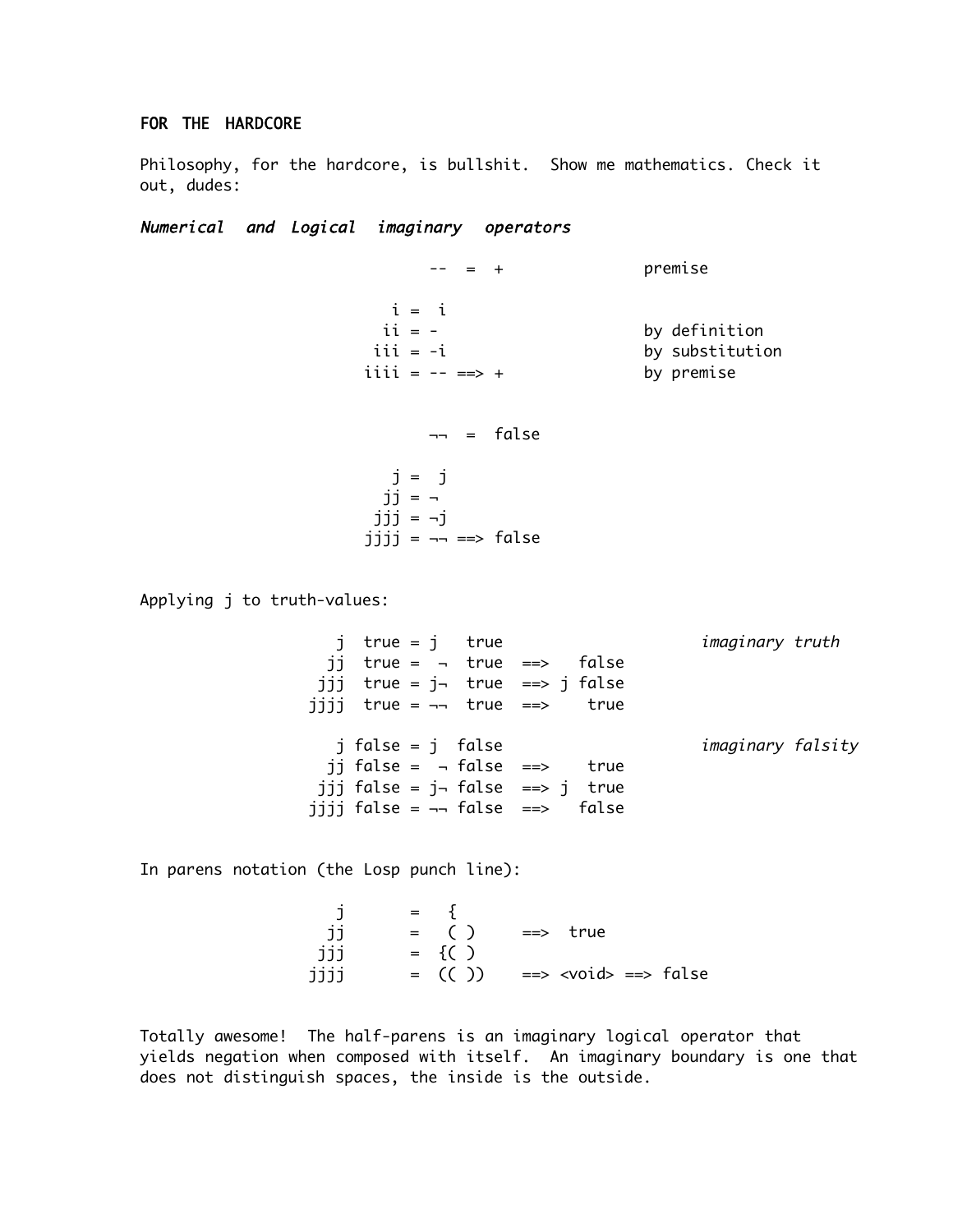AXIOMS

| $a((a) b) =$    |                            | Occlusion    |
|-----------------|----------------------------|--------------|
|                 | $a((b)(c)) = ((a b)(a c))$ | Distribution |
| { $((a) a) = {$ |                            | Imaginary    |

where  $a, b, c$  can be reduced to <void>, (), or { and

 $\{ ( ) = \{$ 

And you thought that NOT was a basic logical operator. Ha! The half-parens is an imaginary form that can be used for computation over logical contradictions. It represents the SQUARE ROOT OF NEGATION. The Losp computation mechanism continues to work when using a half-parens, { .

This provides a complete and consistent formalism for deduction over contradictory facts and paradoxes.

Kauffman's punch line: The imaginary calculus

"... is a minimal and complete description of the skeletal situation of the emergence of a third [logical] value. Thus it should appear in nearly all contexts that go beyond a Boolean framework."

That is:

Multi-valued logics, evidential reasoning and uncertainty calculi are DERIVATIONS of the imaginary logical calculus.

That is:

Probability theory is an UNNECESSARY COMPLICATION for computing with uncertainty.